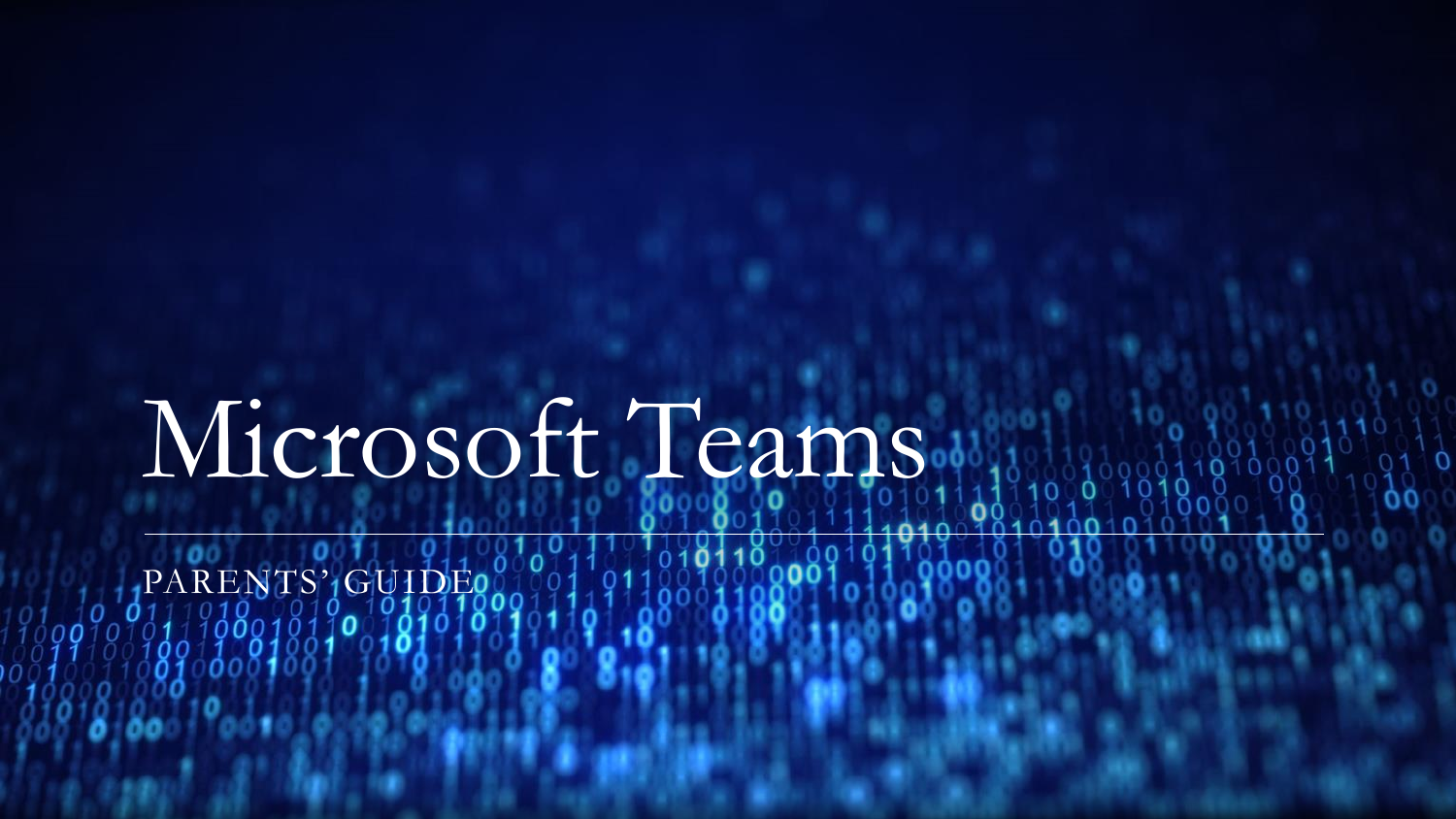Microsoft Teams enables video chat between multiple participants simply.



If you are going to access Microsoft Teams on a Microsoft (Windows) Laptop with an Outlook Office email please click [here.](#page-2-0) Without an Office linked email, please click [here.](#page-5-0)

For Apple (iPhone, iPad, MacBook) devices please click [here](#page-6-0).

For Android (Samsung mobile phones, tablets etc.) please click [here.](#page-10-0)

Information for those without a computer/laptop/tablet/smartphone, please click [here.](#page-13-0)

## **Every participant will receive an invitation via email to join the meeting. You must accept or decline this invitation.**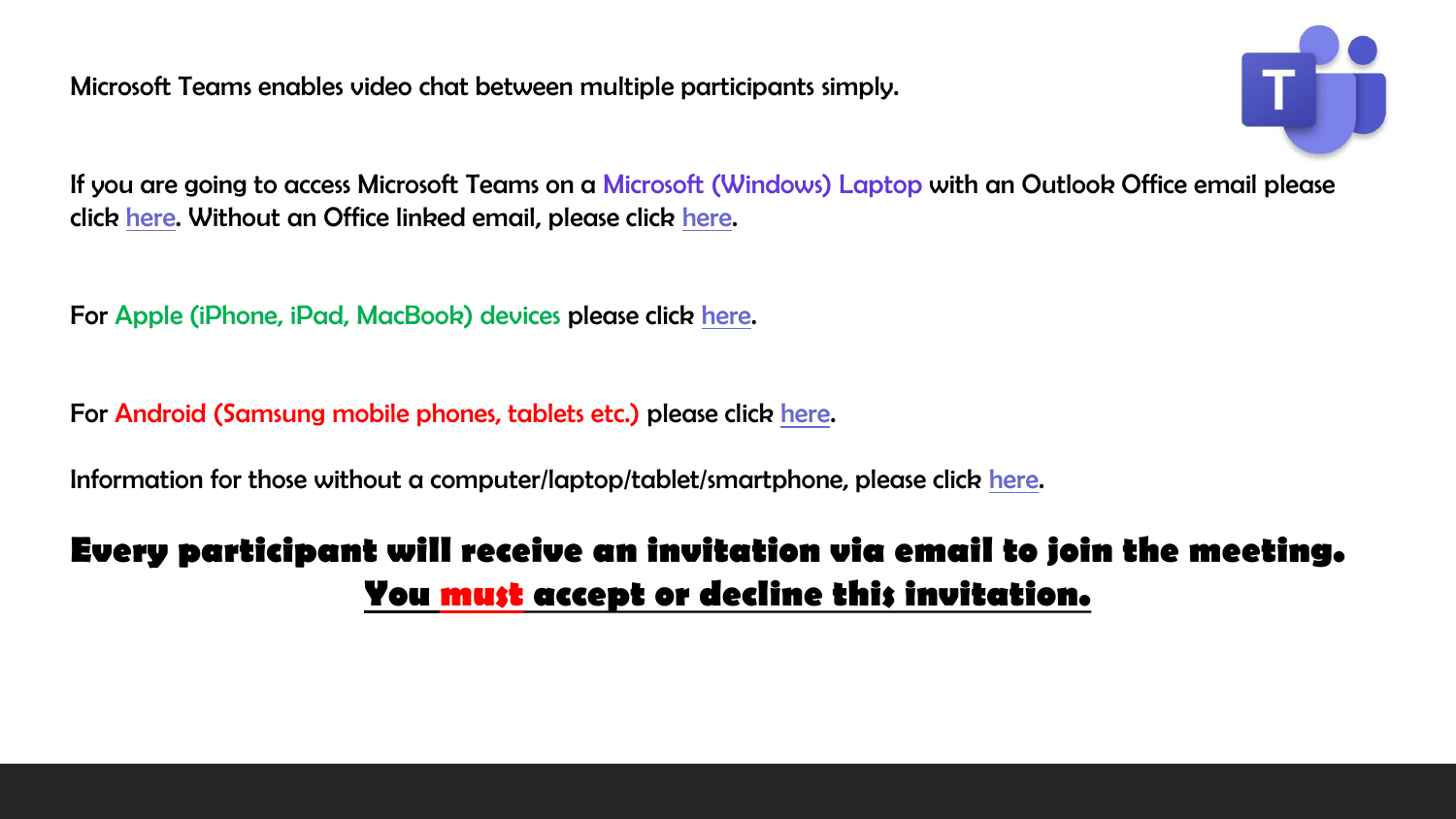<span id="page-2-0"></span>

Windows Based Laptop/Desktop

The easiest way to access Microsoft Teams is through the app.

If you already use Microsoft Office 365, you will only need to go to:

[www.office.com](http://www.office.com/) and login to your account, go to Teams and access your calendar. Your calendar is on the left hand side of the Teams app once opened.



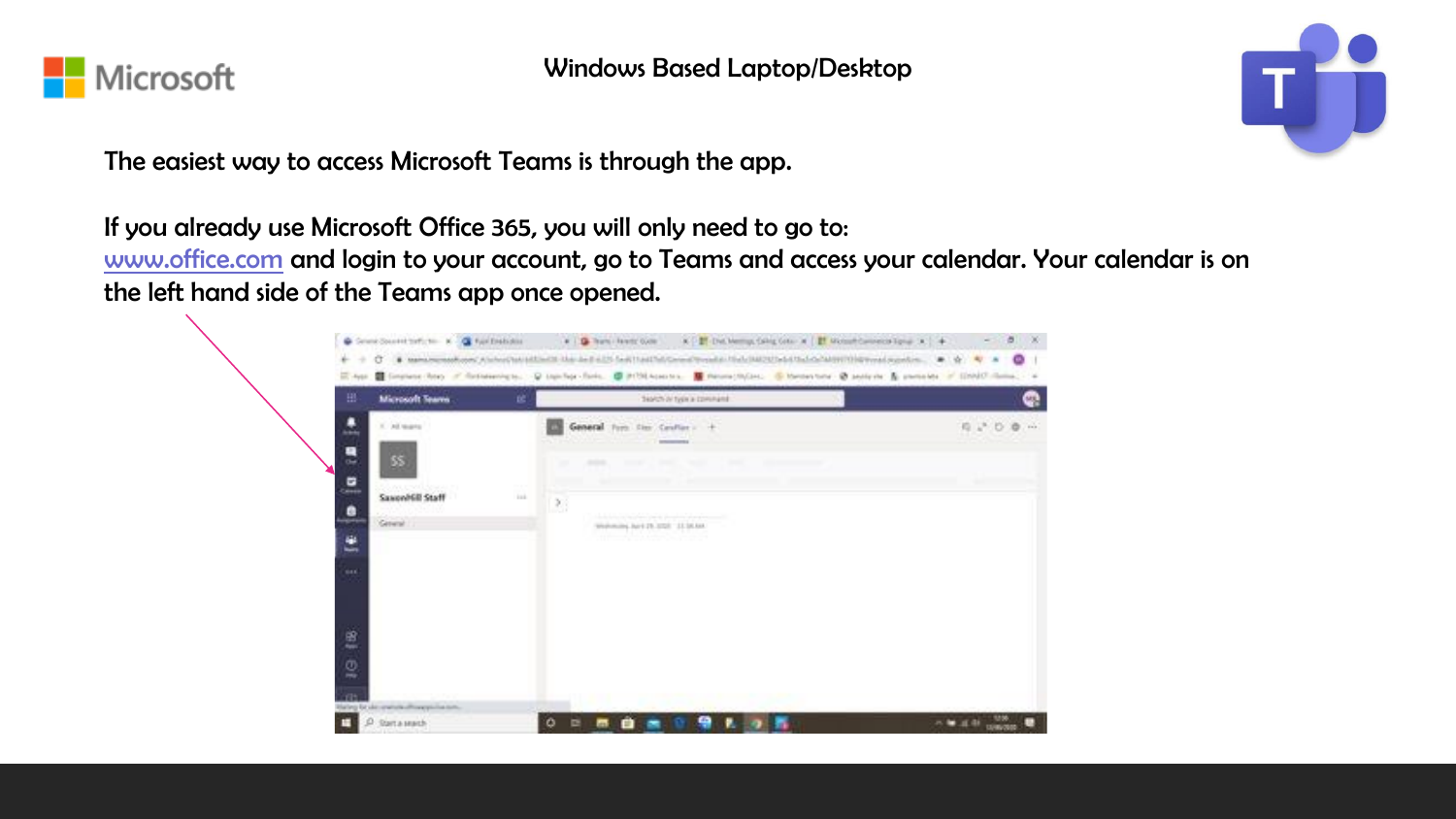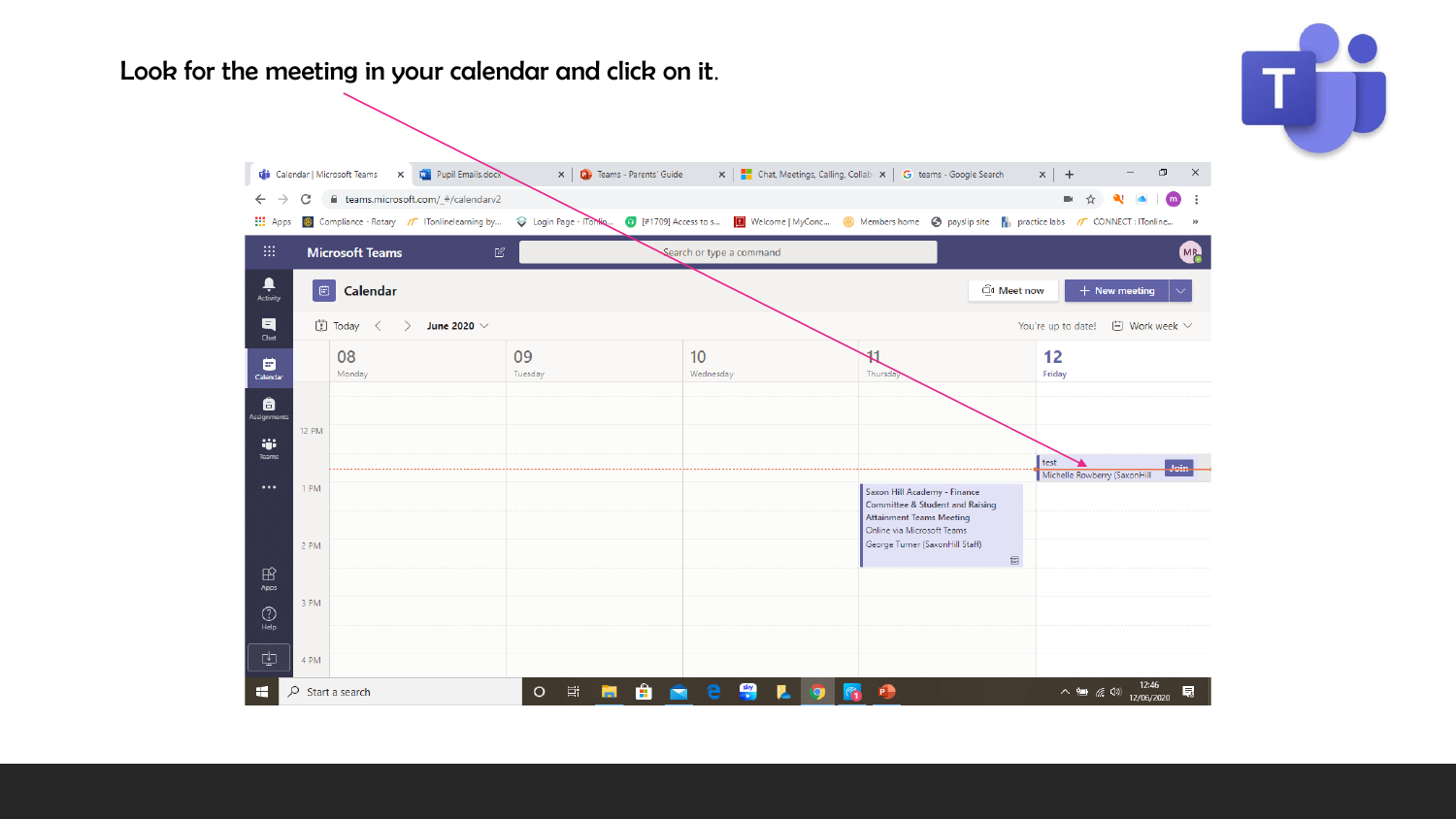Once you have clicked on the meeting the details of attendees, the time of the meeting and any notes will be shown. To join the meeting please click Join.

|                       | <b>Di</b> Microsoft Teams                                                                                  | Pupil Emails.docx<br>$\times$<br>$W_{\perp}$                               | $\times$                                                                                                                                                                                                                                                                                                                    | <b>P.</b> Teams - Parents' Guide                    |                             |            | $\mathbf{x}$   $\blacksquare$ Chat, Meetings, Calling, Collaber $\mathbf{x}$   G teams - Google Search | $x$ +                                                    | σ<br>$\times$            |  |
|-----------------------|------------------------------------------------------------------------------------------------------------|----------------------------------------------------------------------------|-----------------------------------------------------------------------------------------------------------------------------------------------------------------------------------------------------------------------------------------------------------------------------------------------------------------------------|-----------------------------------------------------|-----------------------------|------------|--------------------------------------------------------------------------------------------------------|----------------------------------------------------------|--------------------------|--|
| <b>∷</b> Apps         | C                                                                                                          |                                                                            | ft teams.microsoft.com/_#/scheduling-form/?eventId=AAMkADFhYTg5YjZkLTMwMjgtNGU1ZS04ZDZkLWI1ODhkNGRmNzIyOQBGAAAAAA4VvEJFd3AUSoQ8H1ZtVvZgB ☆<br>Compliance - Rotary / T ITonlinelearning by S Login Page - ITonlin ( F1709) Access to s [ Welcome   MyConc ( Members home o payelip site   practice labs / CONNECT : ITonline |                                                     |                             |            |                                                                                                        |                                                          | ÷<br>m<br>$\rightarrow$  |  |
| $\mathop{\mathbb{H}}$ |                                                                                                            | <b>Microsoft Teams</b>                                                     | $\varnothing$                                                                                                                                                                                                                                                                                                               |                                                     | Search or type a command    |            |                                                                                                        |                                                          | <b>MR</b>                |  |
| ٠<br>Activity         | ₿                                                                                                          |                                                                            | test Chat Files Details Scheduling Assistant Meeting notes                                                                                                                                                                                                                                                                  | Whiteboard                                          |                             |            |                                                                                                        | <b>Join</b>                                              | Close                    |  |
| 티<br>Chat             | $\times$ Cancel meeting<br>Time zone: (UTC+00:00) Dublin, Edinburgh, Lisbon, London $\vee$ Meeting options |                                                                            |                                                                                                                                                                                                                                                                                                                             |                                                     |                             |            |                                                                                                        | <b>Tracking</b>                                          |                          |  |
| ▦<br>Calendar         | D                                                                                                          | test                                                                       |                                                                                                                                                                                                                                                                                                                             |                                                     |                             |            |                                                                                                        | Michelle Rowberry (SaxonHill S<br><b>MR</b><br>Organizer |                          |  |
| Ô<br>Assignments      | $\stackrel{\circ}{=}$                                                                                      | mariogauci@hotmail.co.uk X<br>M                                            |                                                                                                                                                                                                                                                                                                                             |                                                     |                             | + Optional |                                                                                                        | mariogauci@hotmail.co.uk<br>M<br>Unknown                 |                          |  |
| ÷<br>Teams            | ₿                                                                                                          | Jun 12, 2020<br>Suggested: 1:30 PM-2:00 PM 2:00 PM-2:30 PM 2:30 PM-3:00 PM | 12:30 PM $\vee$ $\rightarrow$ Jun 12, 2020                                                                                                                                                                                                                                                                                  |                                                     | 1:00 PM $\sim$ 30m          | All day    |                                                                                                        |                                                          |                          |  |
|                       | Ø                                                                                                          | Does not repeat<br>$\sim$                                                  |                                                                                                                                                                                                                                                                                                                             |                                                     |                             |            |                                                                                                        |                                                          |                          |  |
|                       | $\circledcirc$                                                                                             | Add location                                                               |                                                                                                                                                                                                                                                                                                                             |                                                     |                             |            |                                                                                                        |                                                          |                          |  |
|                       |                                                                                                            |                                                                            |                                                                                                                                                                                                                                                                                                                             |                                                     |                             |            |                                                                                                        |                                                          |                          |  |
| $\mathbb{B}$<br>Apps  | $\coloneqq$                                                                                                | $S + F$<br>В<br>$\mathcal{T}$<br>U                                         | A<br>дA<br>Paragraph $\vee$                                                                                                                                                                                                                                                                                                 | $T_{\rm x}$   $\in$ $\rightarrow$ $\equiv$ $\equiv$ | 這   ,, @ 壹                  | 用   …      |                                                                                                        |                                                          |                          |  |
| ⊙<br>Help             |                                                                                                            |                                                                            |                                                                                                                                                                                                                                                                                                                             |                                                     |                             |            |                                                                                                        |                                                          |                          |  |
| Φ                     |                                                                                                            | Join Microsoft Teams Meeting                                               |                                                                                                                                                                                                                                                                                                                             |                                                     |                             |            |                                                                                                        |                                                          |                          |  |
| H                     | Q<br>Start a search                                                                                        |                                                                            | <b>目</b><br>$\circ$                                                                                                                                                                                                                                                                                                         | H                                                   | $rac{\text{sky}}{\text{g}}$ |            |                                                                                                        | 八国 后(1)                                                  | 13:16<br>見<br>12/06/2020 |  |

IJĎ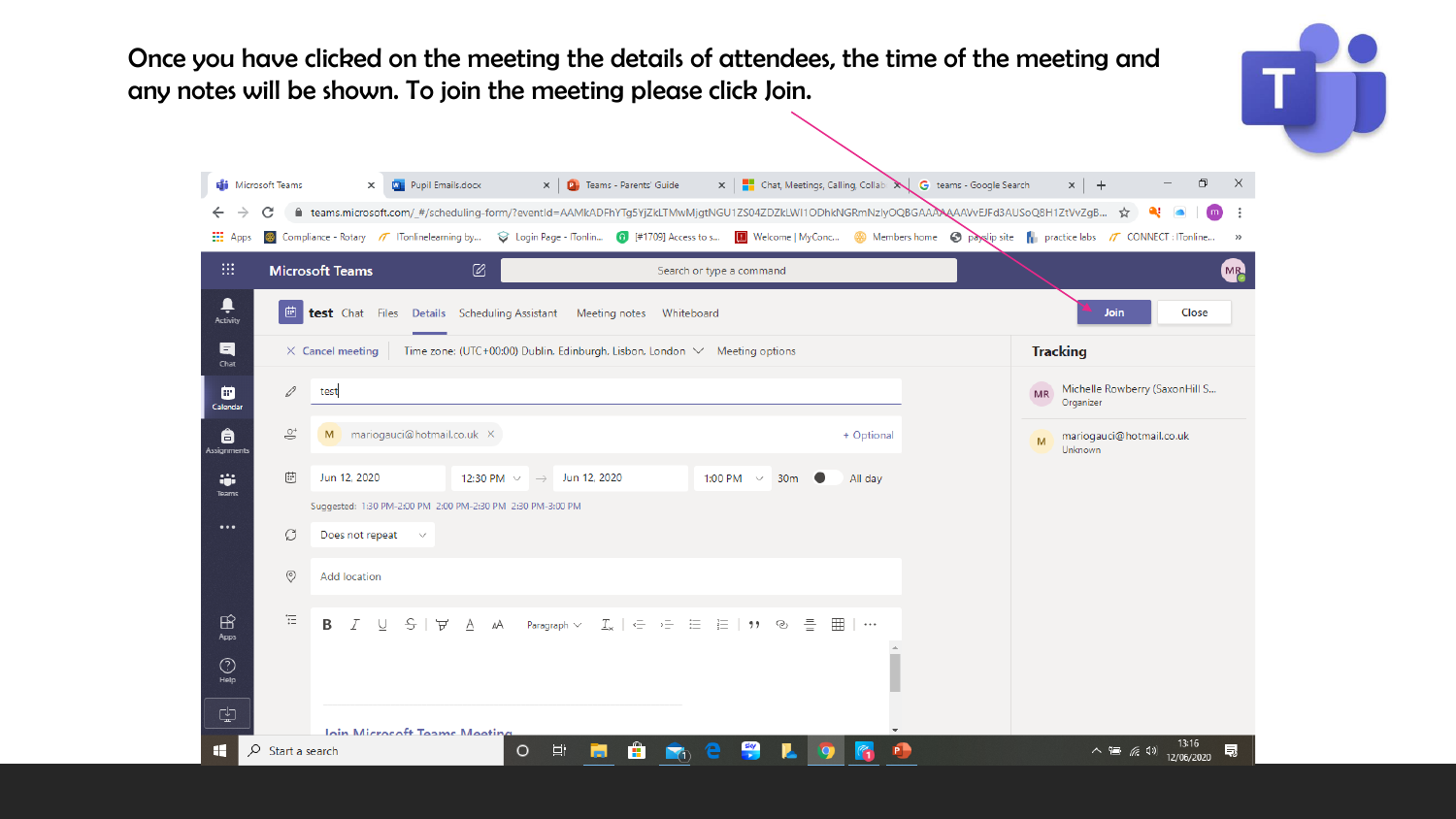<span id="page-5-0"></span>If you do not have an email address issued by a school or organisation using Office 365, you will need to access the Teams meeting by clicking on the email invitation.

You will need to accept the event invitation. Just click on send reply now. The meeting will then be added to your calendar.

| Calendar                                        |                                                        |                     |                                          |                                                    |                       |                                 | O<br>$\times$                                      |
|-------------------------------------------------|--------------------------------------------------------|---------------------|------------------------------------------|----------------------------------------------------|-----------------------|---------------------------------|----------------------------------------------------|
| $\equiv$                                        | Search                                                 | $\varnothing$       | $\sqrt{2}$                               | June 2020                                          | □Day<br>宅 Today       | <b>□</b> Week<br><b>■</b> Month | 副 Year<br>$\cdots$                                 |
| $+$ New event                                   | Monday                                                 | Tuesday             | Wednesday                                | Thursday                                           | Friday                | Saturday                        | Sunday                                             |
| $\uparrow \downarrow$<br><b>June 2020</b>       | 08/06<br>8:30 Staff briefing                           | 9<br>Jan's birthday | 10<br>15:45 Whole School mt              | 11<br>13 Saxon Hill Academy                        | 12<br>12:30 test      | 13<br><b>Queen's Birthday</b>   | 14                                                 |
| Mo Tu We Th Fr Sa Su                            | 8:30 Staff briefing                                    | <b>16 Pilates</b>   |                                          | 13 Govs R A                                        | 13:30 test3           |                                 |                                                    |
| 10 11 12 13 14<br>9<br>8                        | $\cdots$                                               |                     |                                          |                                                    | $\cdots$              |                                 |                                                    |
| 17 18 19 20 21<br>16<br>$15-15$                 | 15                                                     | 16                  | 17                                       | 18                                                 | 19                    | 20                              | 21                                                 |
| 24  25  26  27  28<br>$22 \t 23$                | 8:30 Staff briefing                                    | <b>16 Pilates</b>   | 15:30 Teachers' mtg                      |                                                    |                       |                                 |                                                    |
| $1 \quad 2 \quad 3 \quad 4 \quad 5$<br>29<br>30 | 8:30 Staff briefing                                    |                     |                                          |                                                    |                       |                                 |                                                    |
| 9 10 11 12<br>8 <sup>1</sup>                    | $\cdots$                                               |                     |                                          |                                                    |                       |                                 |                                                    |
| 13 14 15 16 17 18 19                            | 22                                                     | 23                  | 24                                       | 25                                                 | 26                    | 27                              | 28                                                 |
| $\land$ Shaw-education                          | 8:30 Staff briefing<br>8:30 Staff briefing<br>$\cdots$ | <b>16 Pilates</b>   | <b>Sports Day</b><br>15:30 Teachers' mtg |                                                    |                       |                                 |                                                    |
| $\triangledown$ Calendar                        | 29                                                     | 30                  | 01/07                                    | $\overline{2}$                                     | 3                     | $\overline{4}$                  | 5                                                  |
| V United Kingdom holidays                       | 8:30 Staff briefing<br>8:30 Staff briefing             | <b>16 Pilates</b>   | <b>Sports Day</b><br>15:30 Teachers' mtg | 13 Full Govs                                       |                       |                                 |                                                    |
| Birthdays                                       | $\cdots$                                               |                     |                                          |                                                    |                       |                                 |                                                    |
|                                                 | 6                                                      | $\overline{7}$      | 8                                        | Q                                                  | 10                    | 11                              | 12                                                 |
| 日 Add calendars                                 | 8:30 Staff briefing<br>8:30 Staff briefing             | <b>16 Pilates</b>   | 15:30 Teachers' mtg                      | <b>Explorer's Garden Party</b><br>17 6th Form Prom | Jan n lee anniversary |                                 | Battle of the Boyne (N.<br>Battle of the Boyne (N. |
| 圖<br>$\triangleright$<br>⇙<br><b>&amp;</b>      | $\cdots$                                               |                     |                                          |                                                    |                       |                                 | Battle of the Boyne (No                            |
| H<br>$O$ Start a search                         |                                                        | Ei.<br>O<br>m       | $\frac{1}{2}$                            |                                                    | 髒                     | へ雪                              | 見<br>后(1)<br>12/06/2020                            |

When it is nearly the time for the meeting, please go to your calendar and click on the event. Choose join online. Join as a guest.

Allow access to your camera and microphone. You will then be admitted to the meeting by the host.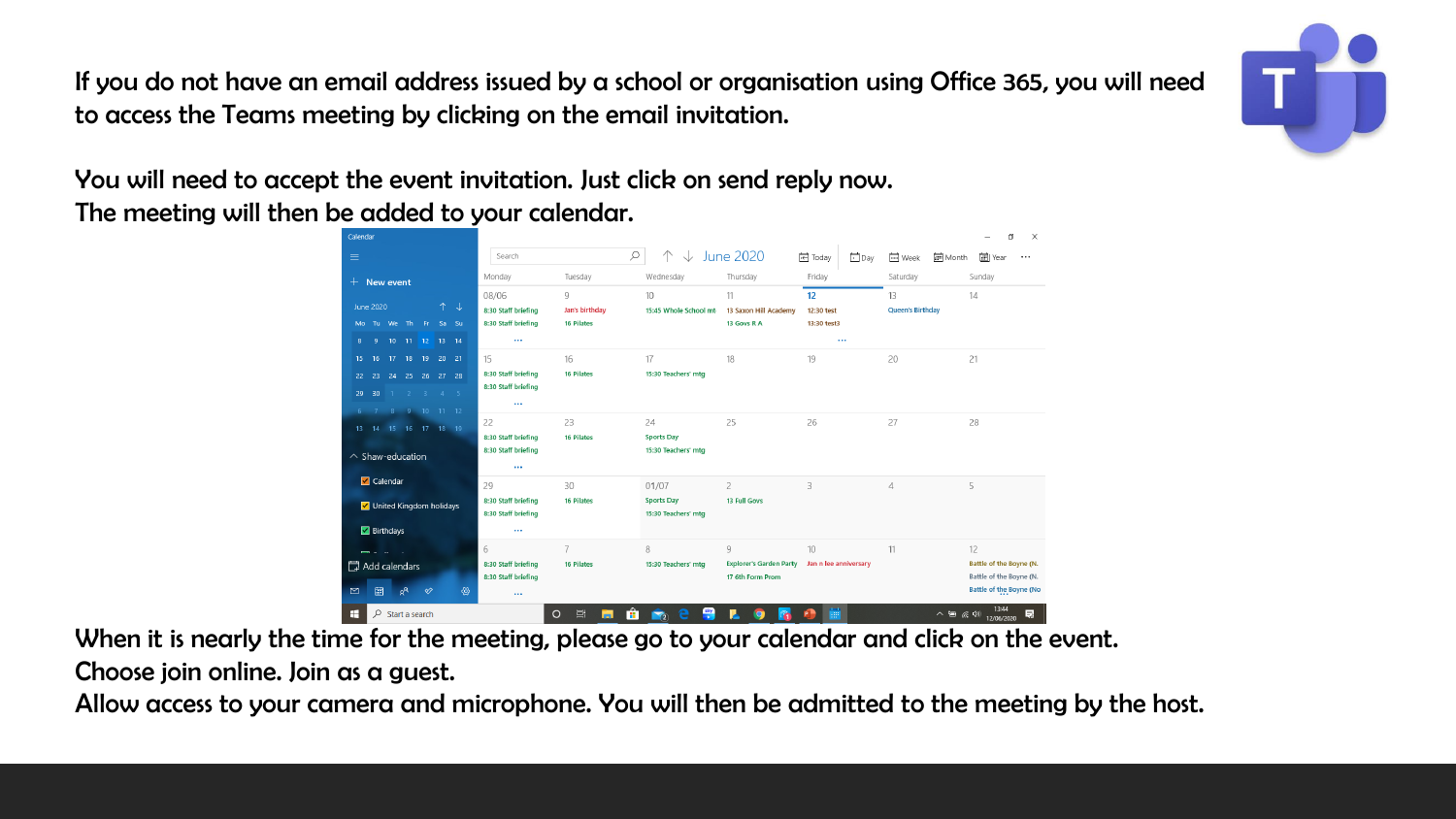<span id="page-6-0"></span>

# Apple Devices



The easiest way to access Teams is through the app. If you do not have the Teams app on your device you will need to download it from the App Store. The app you need looks like this:



You will be given the option to Get/Open/Update. Please download to your device.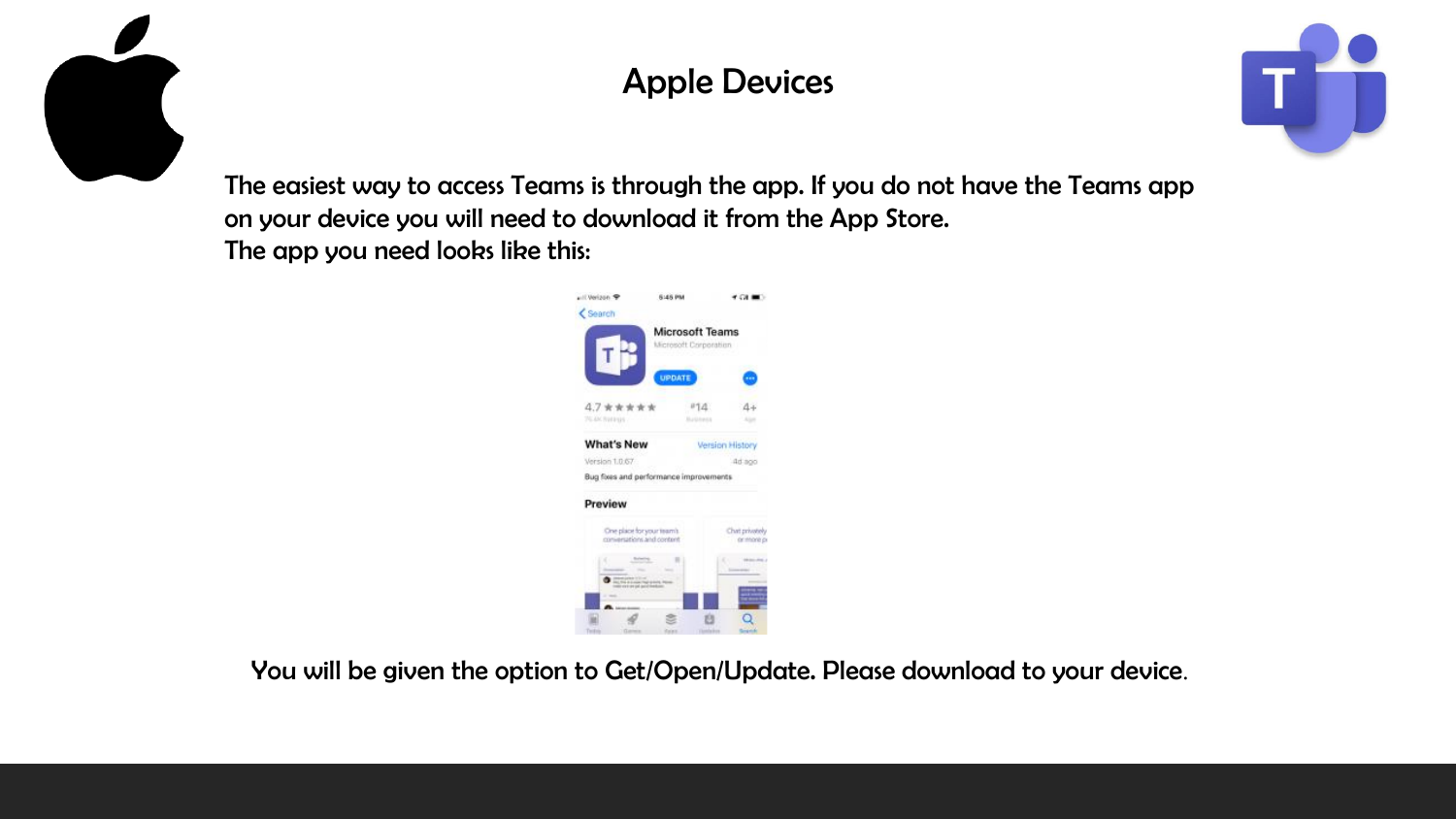If you have an email issued from a school or organisation using Office 365 you can simply login to the account through the app.

> $-100$  $\equiv$  F

> > $\Box$

D

础

Teams

۵

昌

 $\triangleleft$ 

Aktiwität



| -------------                                                                                            |                                                          |                                                                                            |                                                                          | .                                  |
|----------------------------------------------------------------------------------------------------------|----------------------------------------------------------|--------------------------------------------------------------------------------------------|--------------------------------------------------------------------------|------------------------------------|
|                                                                                                          |                                                          |                                                                                            |                                                                          |                                    |
| $\leftarrow$<br>$\mathfrak{g}$                                                                           |                                                          | Search for an type a steroment:                                                            |                                                                          | $\mathbf{v}_i = \mathbf{a} \times$ |
| $\overline{1}$<br>Santonita<br>$\bigcirc$ Mechange<br>$-154$<br>a<br>$\sim$<br><b>Raciano</b>            | Tina Ciotola o<br>Commission Rive Organisation Actualy + |                                                                                            |                                                                          | $\circ\bullet$                     |
| 3400<br><b>Contractions</b><br>ш<br>٠<br>$-1241$<br>o                                                    |                                                          | ner itt das nochmalt.<br><b>Renn lich von einer seine</b>                                  |                                                                          |                                    |
| MAI<br>$Q$ for a particularly<br>L<br>Segurant<br><b>THE</b>                                             |                                                          | tier.<br>Tre-Dotale 1919<br>ivir<br>geneu gelf.<br>NN                                      | suict, barray von how i met you mother                                   |                                    |
|                                                                                                          | G)                                                       | 1125<br>Tru Crock: 1121<br>m.                                                              | gut fine dans bleiben wir roch in kontakt ich mache dann schnell einfas- |                                    |
|                                                                                                          |                                                          |                                                                                            | This message has been deleted  Under<br>fire day on the day also         |                                    |
|                                                                                                          |                                                          | im frished, ch winde jetzt dann paar andere dinge whedigen aber bin noch en eichbar-       |                                                                          |                                    |
| Q<br>Y.                                                                                                  | e.                                                       | Section 1111<br>cool ich meist mich went ich mit alles angesetien habet sie durchtigen da? |                                                                          |                                    |
| lulian Bönigk<br>Dienstag<br>0365 Competence Center in 0365 Co<br>5 Competence Center - We improved L.   |                                                          |                                                                                            | <b>TER</b><br>shin ich habe morgen unt-<br>legal size.                   |                                    |
| Freitag                                                                                                  |                                                          |                                                                                            | aber du kannet mir per teams schreiben bin enerolibar                    |                                    |
| kulian Bönigk<br>PowerBI in 0365 Competence Center<br>are some how to articles for PowerB.               |                                                          | Neg-Debra 1039-<br>after start Valen Dark und bis vielaufst faute oder jungt donnerstag Ch | <b>Sale</b>                                                              |                                    |
| Iulian Bönigk<br>Freitag<br>Allgemein in 0365 Competence Cente                                           |                                                          |                                                                                            | jo dans sehen sir und da-                                                |                                    |
| i's a nice overview from Maria about                                                                     |                                                          | Type a rane massage<br>$9900008$ .                                                         | D.                                                                       |                                    |
| Iolian Bönigk<br>8.3.<br>hre Nachricht in Chat mit "Gefällt mir<br>der Link: ehm ich arbeite heute den g |                                                          |                                                                                            |                                                                          |                                    |
| (athryn Dixon<br>5.3.<br>82Run 2018 Runners in B2Run Team                                                |                                                          |                                                                                            |                                                                          |                                    |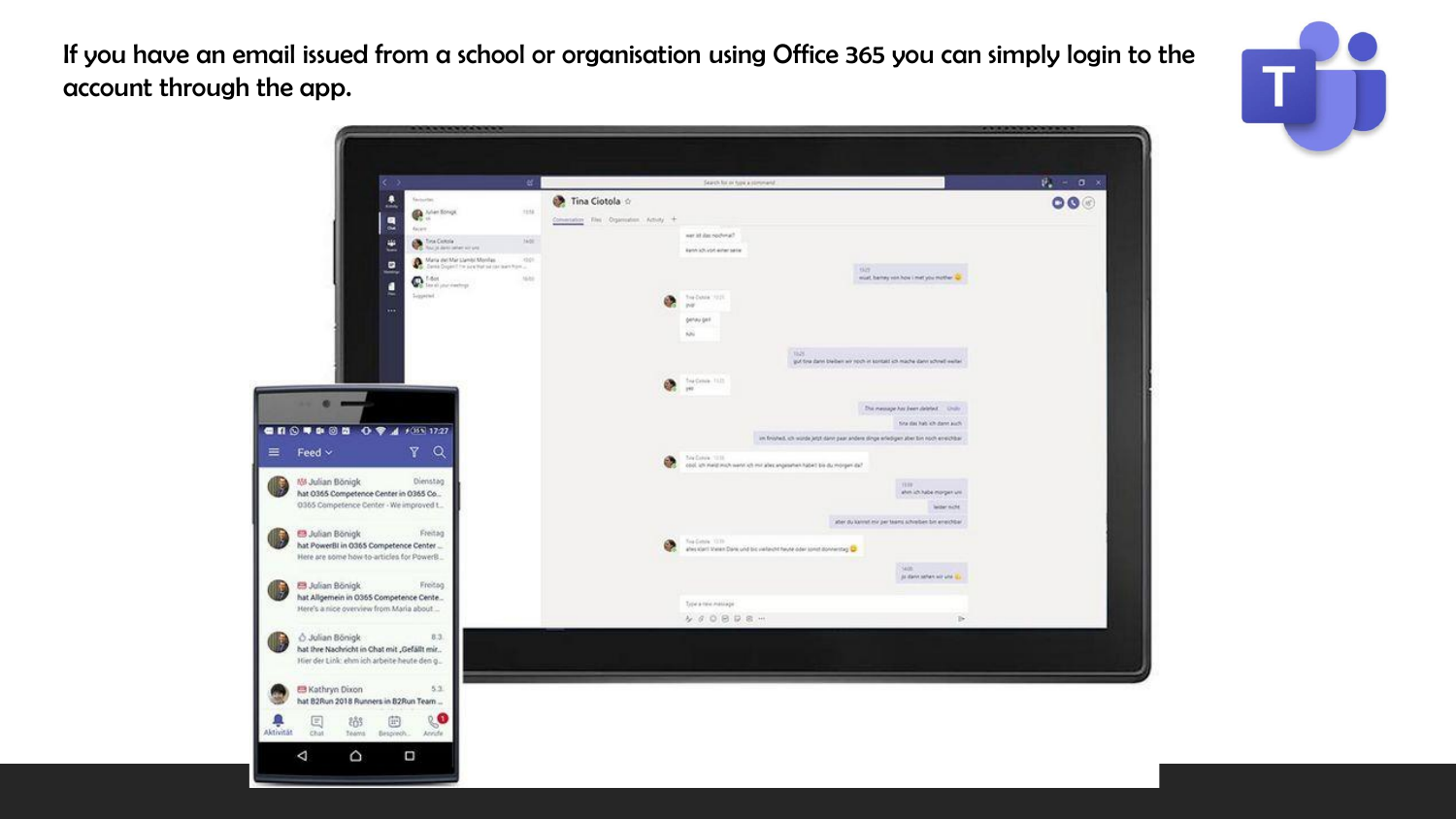Please click on the Calendar tab on the left.

As long as you have accepted the invitation the meeting will appear in your calendar. Please click on the meeting.





Click on Join.

Please allow access to your camera and microphone.

You will then be able to join the meeting concerning your child.

If you need to leave the meeting, please tap the screen and tap the phone symbol to close.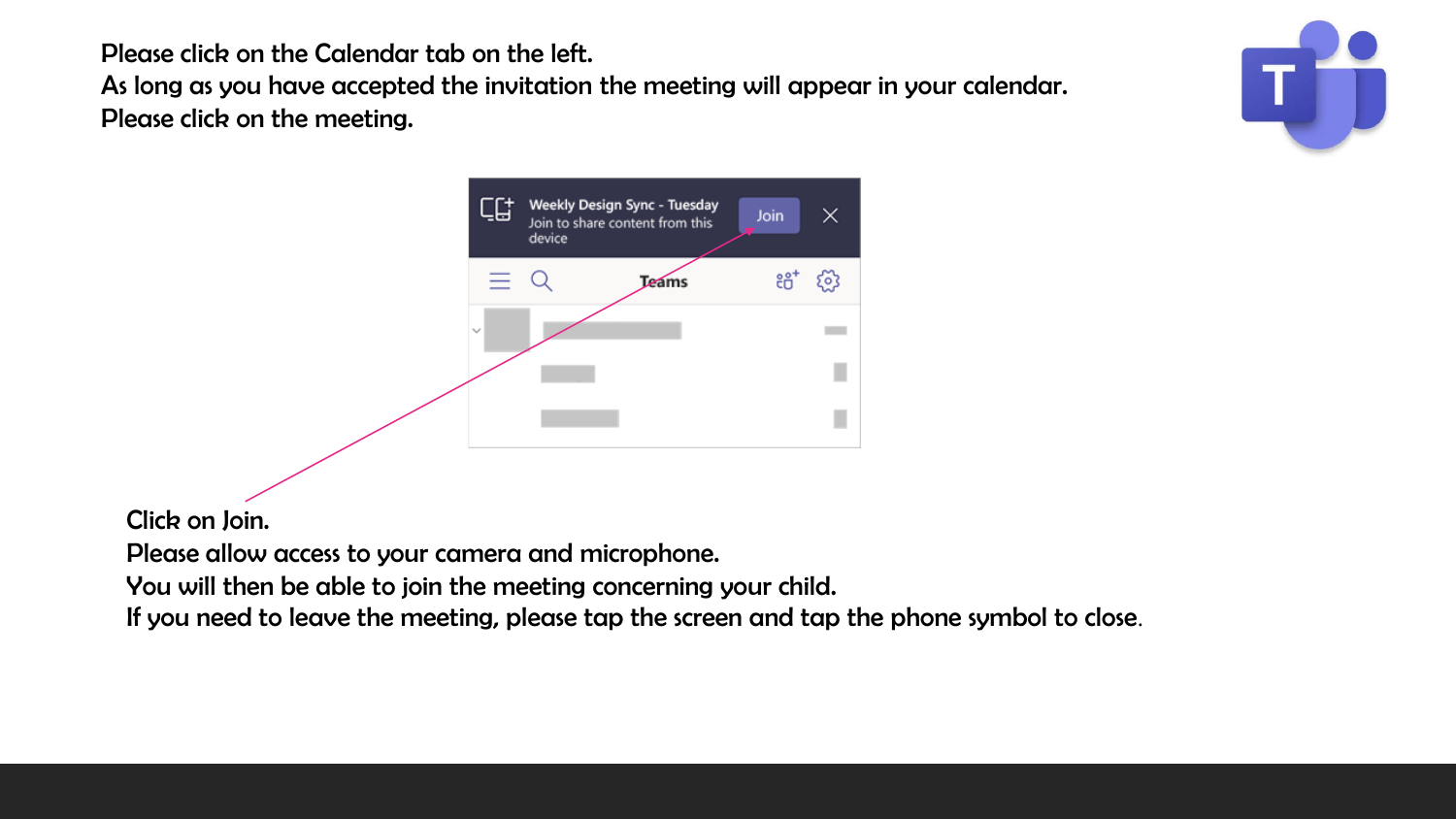

If you do not have an email issued by a school or organisation using Office 365, you can still join the meeting from your Apple device.

#### **It is important that you do not try to login to the Teams app independently after you have downloaded it. You do not have a valid email account and will not be able to login.**

Please click on the email invitation and accept the invitation.

This meeting will then be added to your calendar. When you click on the invitation link on your calendar, the Teams app will open (as long as you have already downloaded it).

Please allow access to your microphone and camera so that you can fully participate in the meeting. The host will admit you to the meeting.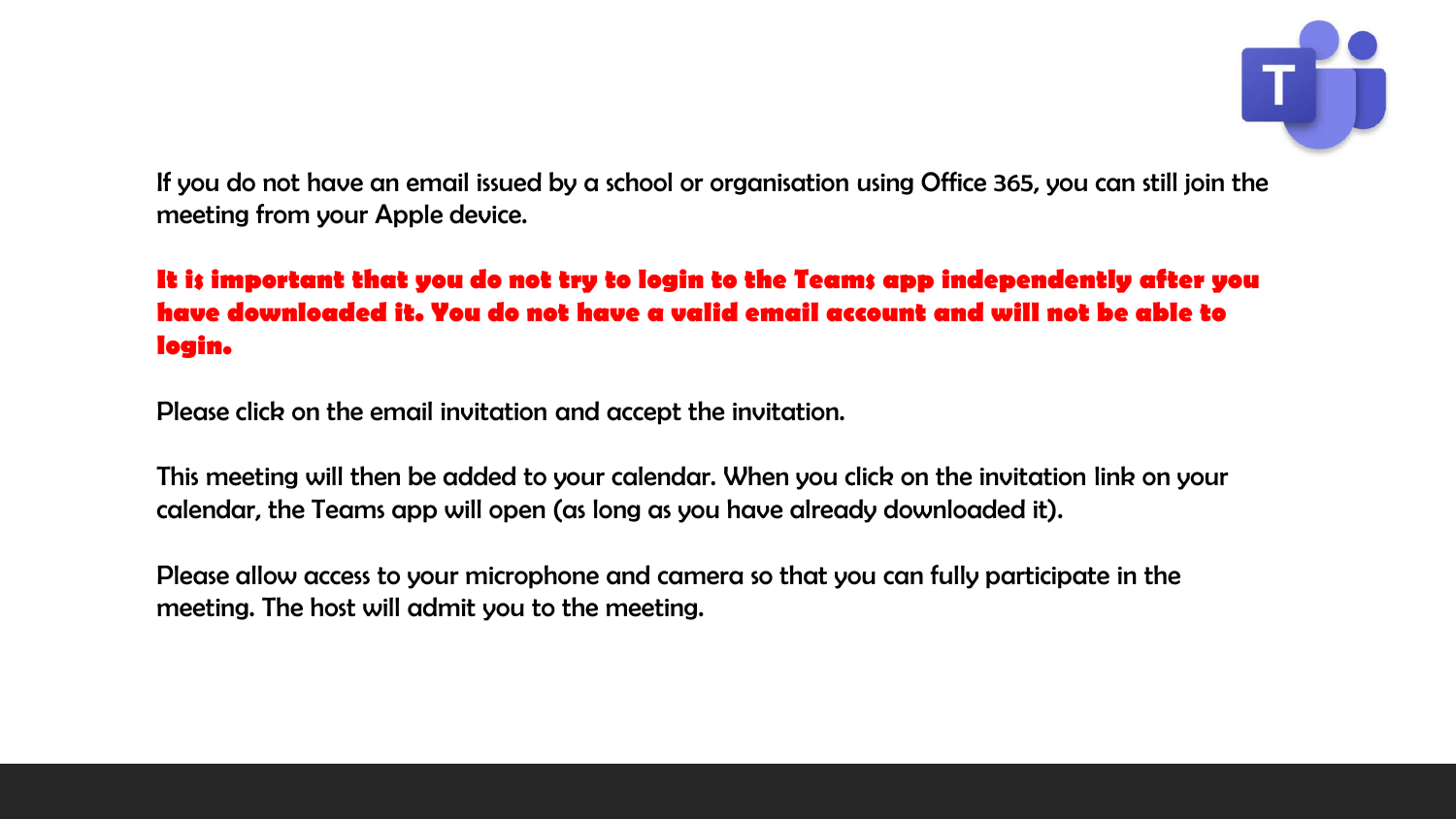<span id="page-10-0"></span>

## Android Devices



The easiest way to access Teams is through the app. If you do not have the Teams app on your device you will need to download it from the Google Play Store.

#### The app you need looks like this:

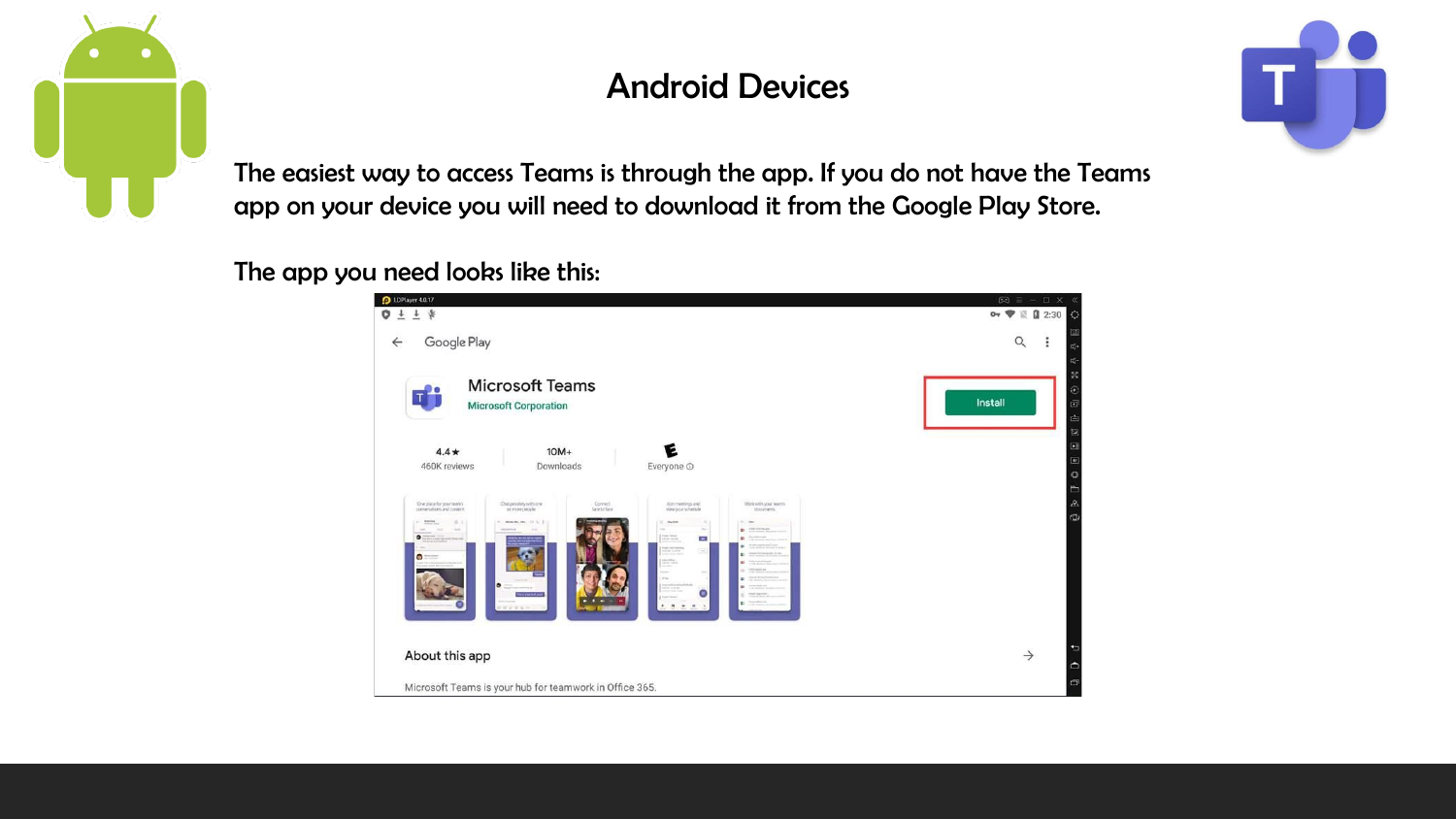

If you have an email address issued by a school or organisation using Office 365, you can simply login to the app after accepting the email invitation to the meeting concerning your child.

The invite will give you details of the time of the meeting and any notes you need to view.

Once you have logged in to the app please go to the calendar tab on the left of the screen. All of your meetings will be shown on the calendar view..

Please click on the meeting and the click on Join.

You need to allow access to your camera and microphone to fully participate in the meeting.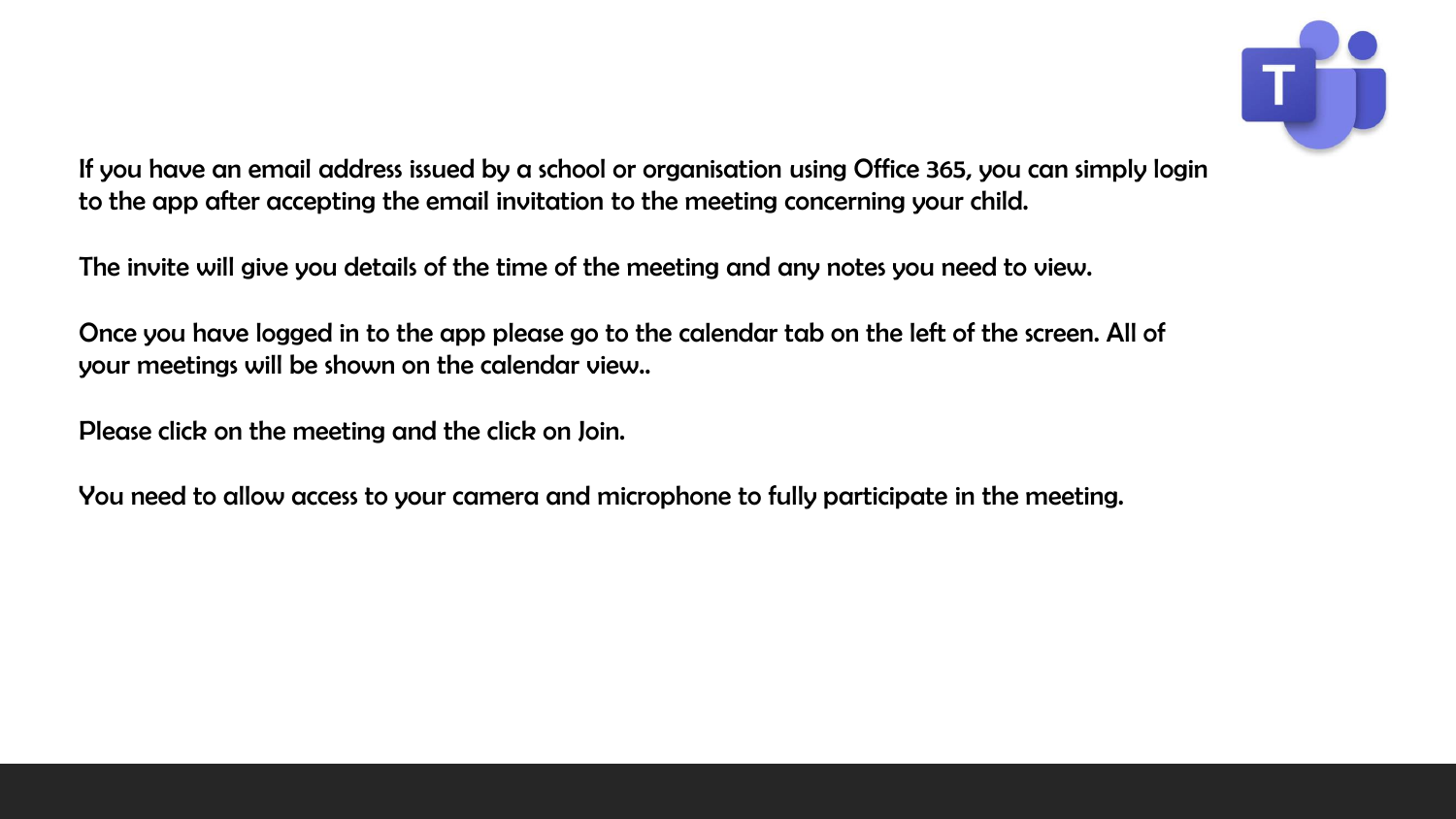

If you do not have an email issued by a school or organisation using Office 365, you can still join the meeting from your Samsung device.

#### **It is important that you do not try to login to the Teams app independently after you have downloaded it. You do not have a valid email account and will not be able to login.**

Please click on the email invitation and accept the invitation.

If you have not downloaded it before you will be taken to the Google Play Store, so that you can download it. Once downloaded the app will open.

Simply click on the meeting.

Please allow access to your microphone and camera so that you can fully participate in the meeting. The host will admit you to the meeting.